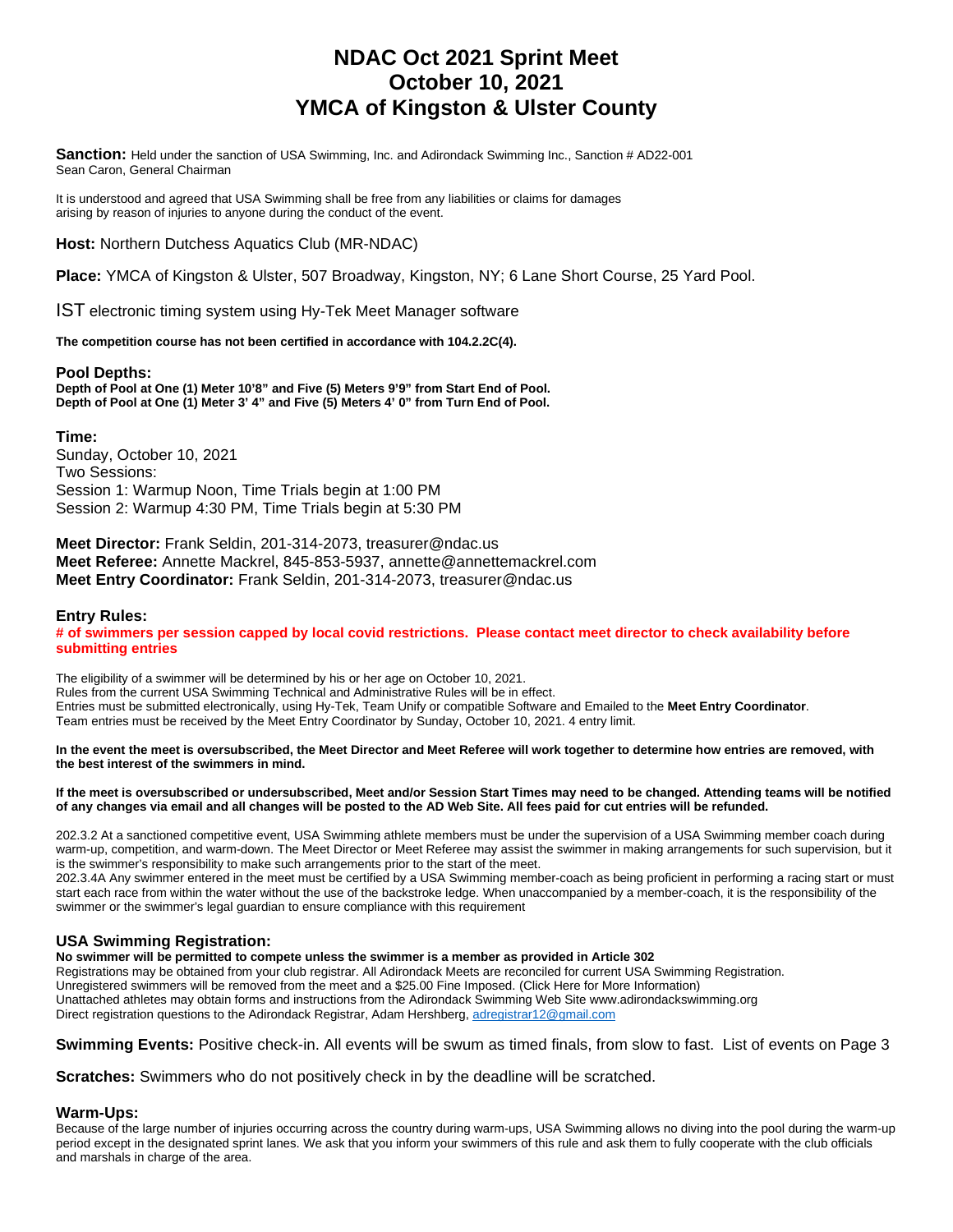### **Timers:**

Clubs may be asked to provide timers based upon their number of entries.

#### **Deck Entries:**

#### **Deck Entries will NOT be accepted at this meet.**

#### **Meet Policy:**

Use of Audio or Visual Recording Devices, Including a Cell Phone, is not permitted behind the starting blocks, including any spectator area behind the starting blocks, in changing areas, rest rooms or locker rooms.

Changing into or out of swimsuits other than locker rooms or other designated areas is prohibited.

Operation of a drone, or any other flying apparatus, is prohibited over the venue (pools, athlete/coach areas, spectator areas and open ceiling locker rooms) any time athletes, coaches, officials and/or spectators are present.

No one will be allowed on the deck except USA-S Registered Officials and USA-S Registered Coaches with Current Certifications, USA-S Registered Swimmers and Meet Marshalls and Timers on Shift.

All Officials and Coaches are Required to display USA Swimming Credentials (USA Swimming Membership Card) while on deck.

If, at an AD Sanctioned Meet, an individual is found on deck, acting in any coaching capacity and is determined to be out of compliance with USA

Swimming requirements for coaches, that individual will be removed from the deck and the represented club will be fined \$250.

Any swimmer found in an unauthorized area will be asked to immediately leave the premises. No exceptions.

Each team is responsible for supervising its members.

All applicable adults participating in or associated with this meet acknowledge that they are subject to the provisions of the USA Swimming Minor Athlete Abuse Prevention Policy ("MAAPP"), and that they understand that compliance with the MAAPP policy is a condition of participation in the conduct of this competition.

An inherent risk of exposure to COVID-19 exists in any public place where people are present. COVID-19 is an extremely contagious disease that can lead to severe illness and death. According to the Centers for Disease Control and Prevention, senior citizens and individuals with underlying medical conditions are especially vulnerable.

USA Swimming, Inc., cannot prevent you (or your child(ren)) from becoming exposed to, contracting, or spreading COVID-19 while participating in USA Swimming sanctioned events. It is not possible to prevent against the presence of the disease. Therefore, if you choose to participate in a USA Swimming sanctioned event, you may be exposing yourself to and/or increasing your risk of contracting or spreading COVID-19.

BY ATTENDING OR PARTICIPATING IN THIS COMPETITION, YOU VOLUNTARILY ASSUME ALL RISKS ASSOCIATED WITH EXPOSURE TO COVID-19 AND FOREVER RELEASE AND HOLD HARMLESS USA SWIMMING AND [THE LSC] AND EACH OF THEIR OFFICERS, DIRECTORS, AGENTS, EMPLOYEES OR OTHER REPRESENTATIVES FROM ANY LIABILITY OR CLAIMS INCLUDING FOR PERSONAL INJURIES, DEATH, DISEASE OR PROPERTY LOSSES, OR ANY OTHER LOSS, INCLUDING BUT NOT LIMITED TO CLAIMS OF NEGLIGENCE AND GIVE UP ANY CLAIMS YOU MAY HAVE TO SEEK DAMAGES, WHETHER KNOWN OR UNKNOWN, FORESEEN OR UNFORESEEN, IN CONNECTION THEREWITH.

#### **Services: No services available**

#### **Disabled Athletes:**

Adirondack Swimming welcomes athletes with disabilities. Athletes with disabilities are required to contact the Meet Director at least 2 weeks in advance of the meet so that provisions can be made for any special accommodations.

#### **Entry Fees:**

An entry summary sheet is included to compute your team entry fees. The entry fees are \$4.75 per individual event, which includes the \$.50 AD travel fund surcharge and a \$2.00 per swimmer surcharge.

#### **ALL MANUAL ENTRIES, INCLUDING DECK ENTRIES (NON-ELECTRONIC) ARE SUBJECT TO A SURCHARGE OF \$1.00 PER ENTRY, WHICH APPLIES TO INDIVIDUAL OR RELAY ENTRIES.**

Make your entry check payable **to NDAC** and mail your check and entry summary sheet to the **Meet Entry Coordinator**. *Entries will be entered to the meet upon receipt of your check.* 

#### **Photographers:**

Only Professional Photographers or Videographers hired by the host team or Press Photographers, who have been approved in advance by the meet director, will be allowed on deck. A Photographer Registration form must be completed and submitted to the meet director for approval, prior to the meet. Forms are available on the Adirondack Swimming website as well as from the Meet Director. This form can be found at the following link: <https://www.adirondackswimming.org/forms.htm>

Swimmer's families, taking photos of their children from the spectator area, are not subject to this policy.

*Parents and Professionals, please refer to the "Meet Policy" above for general restrictions pertaining to all photography at Sanctioned meets*.

**Awards:** Not applicable

**Scoring:** Finals will be scored according to USA Swimming rules.

**Time Trials:** This is a TIME TRIALS meet

#### **Officials:**

.

There will be an official's meeting conducted promptly 30 minutes before each session. Attendance is MANDATORY to work the meet. Please sign up in official's room before the start of officials meeting.

#### **If you have any questions, please contact the Meet Director or Meet Referee**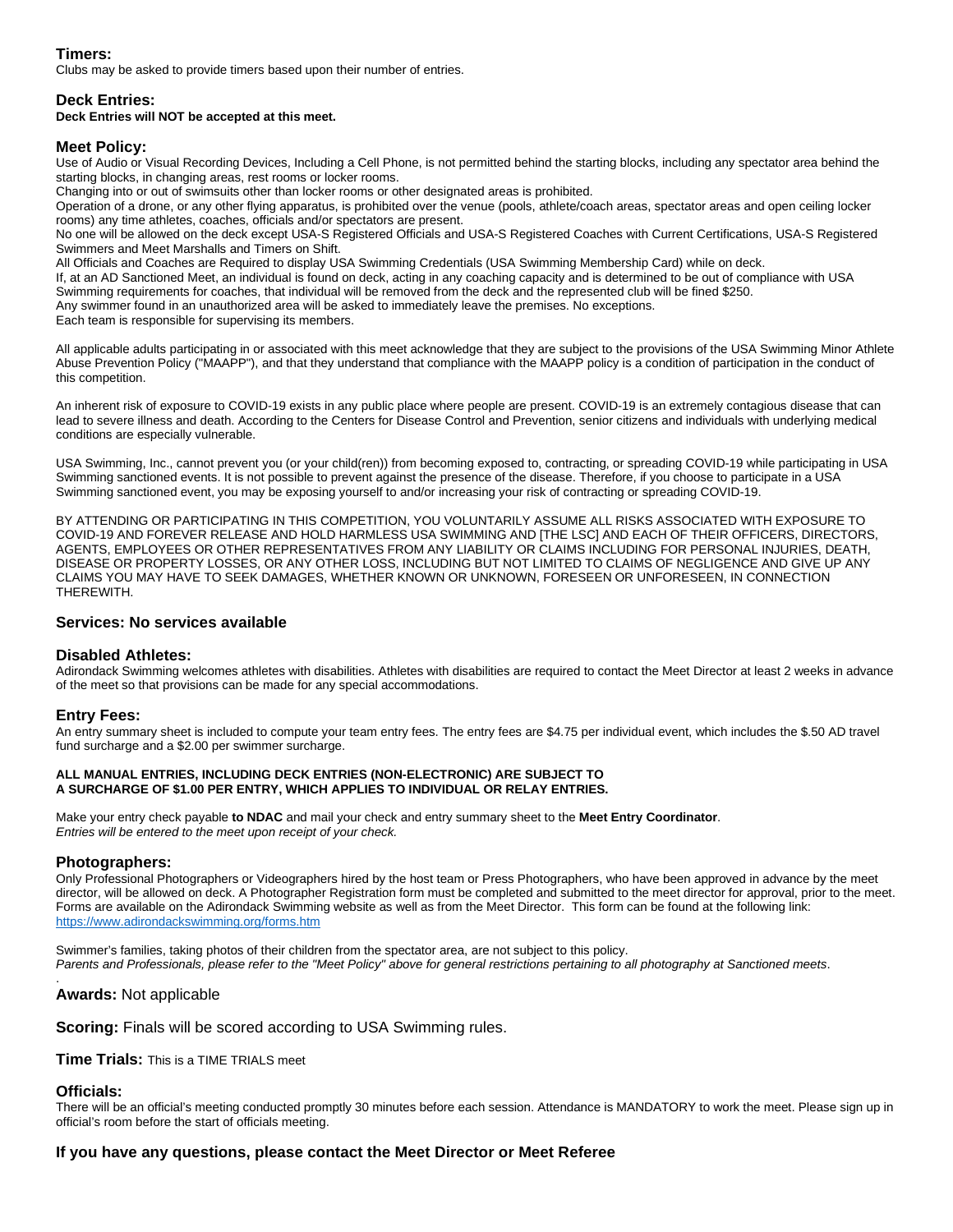## **NDAC October 2021 Sprint Meet October 10, 2021**

# **YMCA Of Kingston & Ulster County**

| 1. | 25 Free      | Mixed | 8&Under  |
|----|--------------|-------|----------|
| 2. | 50 Free      | Mixed | 12&Under |
| 3. | 25 Back      | Mixed | 8&Under  |
|    | 4. 50 Back   | Mixed | 12&Under |
|    | 5. 25 Breast | Mixed | 8&Under  |
|    | 6. 50 Breast | Mixed | 12&Under |
|    | 7. 25 Fly    | Mixed | 8&Under  |
| 8. | 50 Fly       | Mixed | 12&Under |
| 9. | 100 IM       | Mixed | 12&Under |

Session 1: Positive Check-in by Noon, Warm-ups Noon

## Session 2: Positive Check-in by 4:30PM, Warm-ups 4:30 PM

| 10. 50 Free    | Mixed | Open |
|----------------|-------|------|
| 11. 100 Free   | Mixed | Open |
| 12. 100 Back   | Mixed | Open |
| 13. 100 Breast | Mixed | Open |
| 14. 100 Fly    | Mixed | Open |
| 15. 200 IM     | Mixed | Open |

## Swimmers may swim 4 events per day